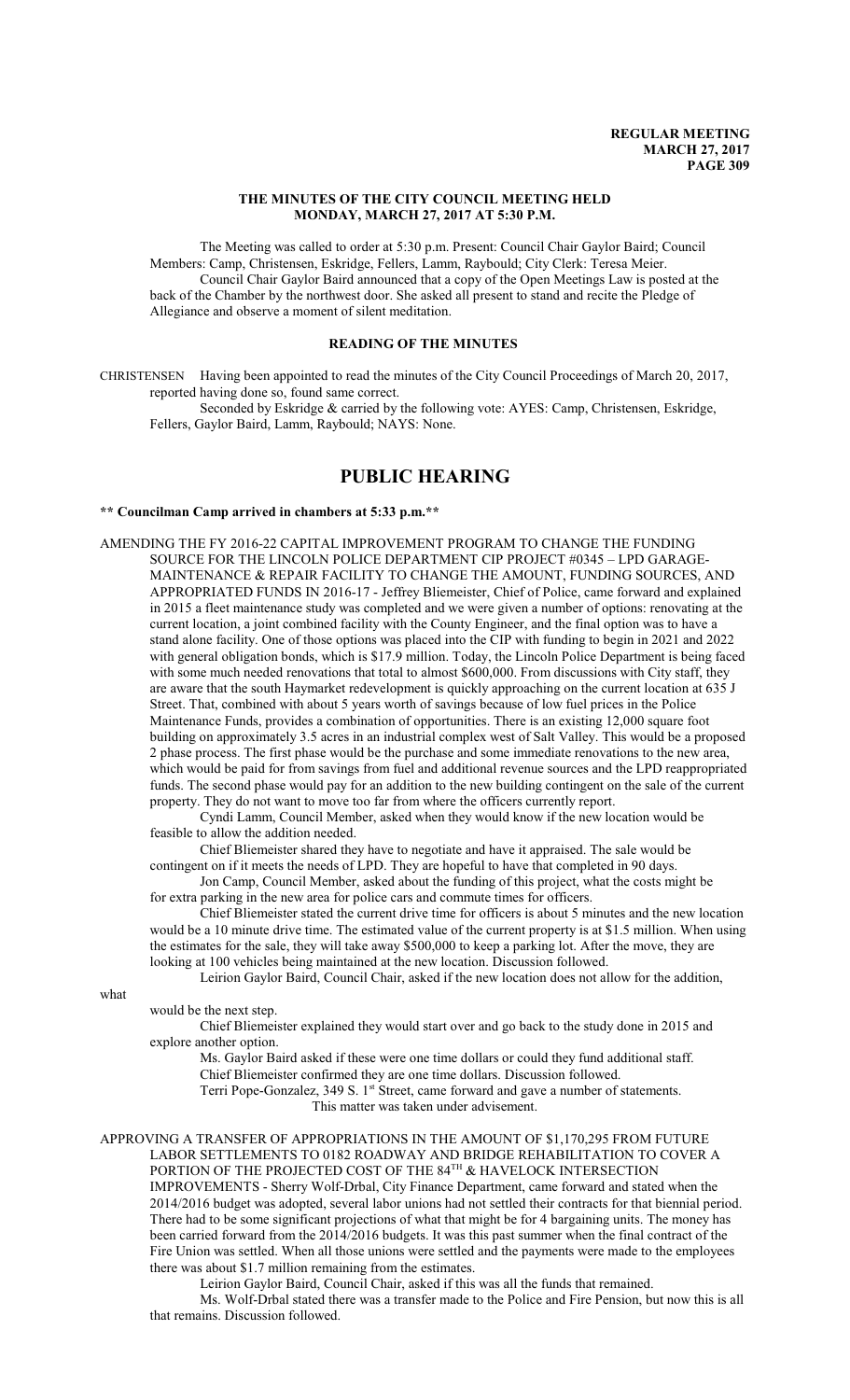Miki Esposito, Director of Public Works, came forward and explained there is tremendous need to improve this area and they were able to come up with close to \$1 million dollars of impact fees, but were unable to come up with the remaining million which is where this transfer would come into place.

Randy Hoskins, Assistant City Engineer, came forward and shared this project would build a number of turn lanes that will allow Havelock to operate more efficiently when there are events at the Lancaster Event Center as well as some improvements to 84<sup>th</sup> and Havelock. They are looking at possibly raising the flood plain, but will look further into it when getting more into the design.

Jane Raybould, Council Member, asked how many additional left turn lanes are being created. Mr. Hoskins said coming west there will be a single left turn lane, a through lane and a right turn lane. Right now there is just one single lane. Discussion followed.

Leirion Gaylor Baird, Council Chair, asked for clarification on the funding sources.

Ms. Esposito shared Lancaster County Event Center is owned and operated by the Agricultural Society. The Agricultural Society entered into an agreement with the City which would make this impact fee eligible for the turn lanes as a piece of infrastructure improvements. District 4 has more than a million dollars, but they are devoting a million for this project. The total cost for the project is \$2.27 million.

Mr. Hoskins confirmed the full project is not impact fee eligible. Discussion followed.

Amy Dickerson, Managing Director of the Lancaster Event Center, 4100 N. 84<sup>th</sup> Street, came forward in support and stated they will soon be hosting new events and project as many as 13,000 individuals on the property at once. They also host over 300 events and having one single lane to exit the property will not work with this amount of traffic. This will also help with safety. Discussion followed.

Terri Pope-Gonzalez, 349 S. 1<sup>st</sup> Street, came forward and gave a number of statements.

Ron Trouba, President of Lincoln Firefighters Association, 241 Victory Lane, came forward in opposition stating they are not in opposition to the project, but feel the funds should be placed in the Police and Fire Pension.

This matter was taken under advisement.

COMP. PLAN CONFORMANCE 17003 – APPROVING AN AMENDMENT TO THE WEST O REDEVELOPMENT PLAN TO ADD THE "NATURE'S VARIETY REDEVELOPMENT PROJECT" TO REMOVE BLIGHT AND SUBSTANDARD CONDITIONS AND STRENGTHEN THE BUSINESS COMMUNITY IN THE WEST O STREET AREA THROUGH THE REDEVELOPMENT OF THREE UNDERDEVELOPED PARCELS THROUGH THE CONSTRUCTION OF AN APPROXIMATELY 24,000 SQUARE FOOT FREEZE-DRYING FACILITY AND DEVELOPMENT OF A PROCESSING CENTER AND A FROZEN STORAGE FACILITY, ON PROPERTY GENERALLY LOCATED AT 3203 WEST VIEW AVENUE AND 235, 301, 311, 321, AND 333 SOUTHWEST 32<sup>ND</sup> STREET - David Landis, Director of Urban Development, came forward and stated this amendment is necessary because the plan needs to describe the kinds of project that may be forthcoming. Nature's Variety will utilize a 24,000 square foot building in the first phase along with a freezer and processing floor that will be the second phase and a final phase of a kibble production plant area. The Planning Commission passed this unanimously. Discussion followed.

Leirion Gaylor Baird, Council Chair, asked how is this eligible for TIF if the underdeveloped parcels are not blighted and what blight conditions are expected to be removed.

Mr. Landis explained in a redevelopment area they have to show the existence of the substandard and the blighted conditions. This does not have to be shown with each individual parcel on the land. This just has to be an area of land that is shown that is in need of redevelopment. In many areas of this location there are drainage issues that can categorize this area as blighted and substandard.

Tom Huston, Cline Williams Wright Johnson & Oldfather Law Firm, 233 S. 13<sup>th</sup> Street, Suite 1900, appeared on behalf of Nature's Variety and stated Nature's Variety has two locations that they operate in Lincoln. They would like to relocate and consolidate their facility and phase one is for that purpose. This will involve a significant investment by the company who already uses the building on the property to the north. Discussion followed.

Terri Pope-Gonzalez, 349 S. 1<sup>st</sup> Street, came forward and gave a number of statements. This matter was taken under advisement.

APPROVING A MASTER LEASE AGREEMENT BETWEEN THE CITY OF LINCOLN AND MOBILITIE,

LLC FOR THE PURPOSE OF INSTALLING, MAINTAINING, AND OPERATING COMMUNICATIONS EQUIPMENT ON CERTAIN CITY OF LINCOLN PROPERTIES, UTILITY POLES, AND/OR FACILITIES - David Young, Public Works, came forward and stated this agreement is a follow up agreement to the Verizon Small Cell Contract that was signed in January. There are no material differences between the two agreements. Rental term, agreement length and construction standards are all the same. There are a few minor differences based on the business model of each company.

Leirion Gaylor Baird, Council Chair, asked how these new agreements affect the financing model for street lights, if at all.

Mr. Young explained he does not believe they affect them at all. The attachment rights are on existing street lights, not new street lights. They are not obligating any changes to the pole. If they have to ask Verizon or Mobilitie to remove their equipment for work to be done they can do that. In all of these cases new poles are being installed and that is all funded by the carrier. Discussion followed.

Christy Eichorn, Mobilitie, 7824 Sycamore Drive, came forward in favor.

This matter was taken under advisement.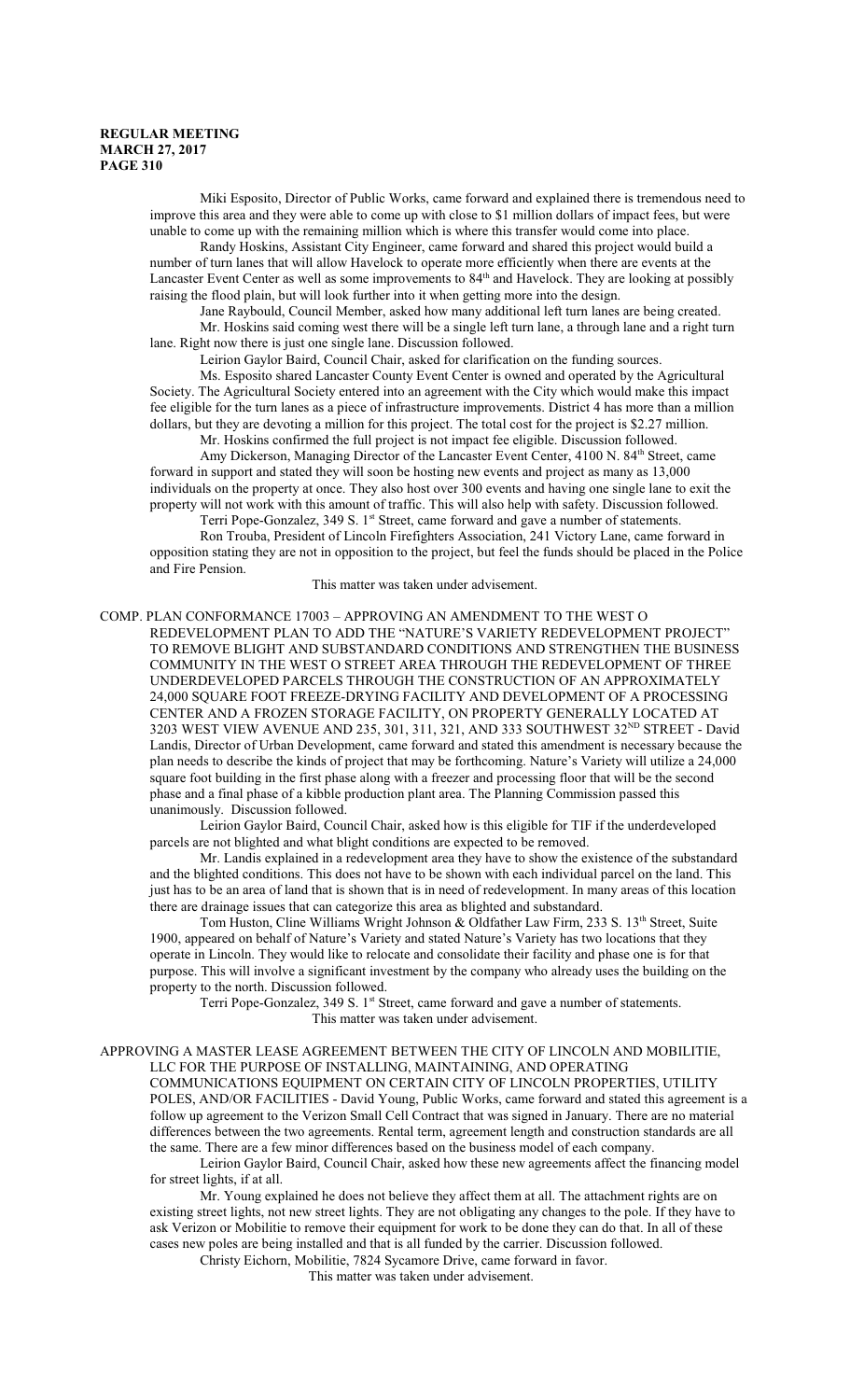CHANGE OF ZONE 16045 – APPLICATION OF EADO, LLC FOR A CHANGE OF ZONE FROM B-4 BUSINESS DISTRICT TO B-4 BUSINESS DISTRICT PUD; FOR A PLANNED UNIT DEVELOPMENT DISTRICT DESIGNATION OF SAID PROPERTY; AND FOR A DEVELOPMENT PLAN WHICH PROPOSES MODIFICATIONS TO THE ZONING ORDINANCE, LAND SUBDIVISION ORDINANCE, AND DESIGN STANDARDS TO FOSTER AN URBAN MIXED-USE AREA, INCLUDING OFFICE, RESIDENTIAL, RETAIL, AND OTHER COMMERCIAL ACTIVITIES, ON PROPERTY GENERALLY BOUNDED BY O STREET ON THE NORTH, ANTELOPE CREEK ON THE EAST, K STREET ON THE SOUTH, AND ANTELOPE VALLEY PARKWAY ON THE WEST - Kent Seacrest, Seacrest and Kalkowski Law Firm, 1128 Lincoln Mall, Suite 105, came forward representing EADO, LLC and stated this is in regards to the Telegraph District and this is the Redevelopment Agreement to continue to move this project forward. They are not adjusting land use in any way. This is primarily regarding signage. There is a motion to amend to add two additional signs that will need a sign permit. This will also allow for pedestrian signs to hang under the canopy. There will be street markers and two larger signs, one that will have an electronic sign, the other will be big enough to drive under that will identify that you have entered into the Telegraph District. Discussion followed.

Jane Raybould, Council Member, asked if some of the signs require anything electrical, who will be responsible for that utility bill.

Mr. Seacrest stated the private sector would be responsible for any lighting bills and maintenance. Jon Camp, Council Member, asked if they planned to change any of the street signs.

Mr. Seacrest stated they did think to put up new street signs, but that idea is now off the table and the street signs will remain the same. Discussion followed.

Ed Zimmer, Planning Department, came forward and explained they thought the two murals would not be considered signs, but to eliminate any confusion they are getting sign permits for those signs. This matter was taken under advisement.

APPROVING A CONTRACT BETWEEN THE CITY OF LINCOLN AND LINCOLN HAYMARKET DEVELOPMENT CORPORATION TO CONDUCT AND REGULATE A SATURDAY PUBLIC MARKET IN THE HAYMARKET AREA,  $7^{\rm TH}$  STREET FROM P TO Q STREET, P STREET FROM  $7^{\rm TH}$ TO 8TH STREET, Q STREET FROM 7<sup>th</sup> TO CANOPY STREET, AND CANOPY STREET FROM P TO Q STREET FROM MAY 6, 2017 THROUGH OCTOBER 14, 2017; AND ON 8TH STREET FROM P TO Q STREET FROM MAY 6, 2017 THROUGH AUGUST 26, 2017 - Linda Hubka, Haymarket Farmers Market, came forward and explained this would be their  $32<sup>nd</sup>$  Farmers Market. They are looking to use the same sidewalks and streets as previously used. They will only use  $8<sup>th</sup>$  Street until the football season starts. Carl Eskridge, Council Member, asked how the safety fixes from Public Works would do in this area with the Farmers Market.

Miki Esposito, Director of Public Works, stated they have a large resurfacing project in this area that is planned for 2018 and that will begin as soon as the weather clears. This project will be coordinated with Farmers Market and attempt to structure their work throughout the week, while Farmers Markets operates on the weekend.

This matter was taken under advisement.

# **COUNCIL ACTION**

# **REPORTS OF CITY OFFICERS**

AUTHORIZING THE MAYOR TO EXECUTE AN AGREEMENT BETWEEN THE CITY OF LINCOLN AND THE STATE OF NEBRASKA DEPARTMENT OF ROADS (NDOR) SO THAT FEDERAL FUNDS MAY BE USED FOR CONSTRUCTION AND CONSTRUCTION ENGINEERING OF THE SOUTH CODDINGTON AVENUE AND WEST VAN DORN STREET INTERSECTION SAFETY PROJECT. PROJECT NO. HSIP-5205(1), CN 13147 - CLERK read the following resolution, introduced by Jon Camp, Roy Christensen moved its adoption:<br>A-90329 BE IT RESOLVED by the C

BE IT RESOLVED by the City Council of the City of Lincoln, Nebraska:

That the attached Agreement between the City of Lincoln and the State of Nebraska Department of Roads for Federal Surface Transportation Program Funds for construction inspection and construction engineering services for the South Coddington Avenue and West Van Dorn Street Intersection Safety Project HSIP-5205(1), CN 13147, in accordance with the terms and conditions contained in said Agreement, is hereby approved and the Mayor is authorized to execute the same on behalf of the City of Lincoln.

The City Clerk is directed to return the executed copies of the Agreements to Craig Aldridge, Engineering Services, Public Works and Utilities, for transmittal and execution by the State Department of Roads.

Introduced by Jon Camp

Seconded by Raybould & carried by the following vote: AYES: Christensen, Eskridge, Fellers, Gaylor Baird, Lamm, Raybould; NAYS: None; ABSENT: Camp.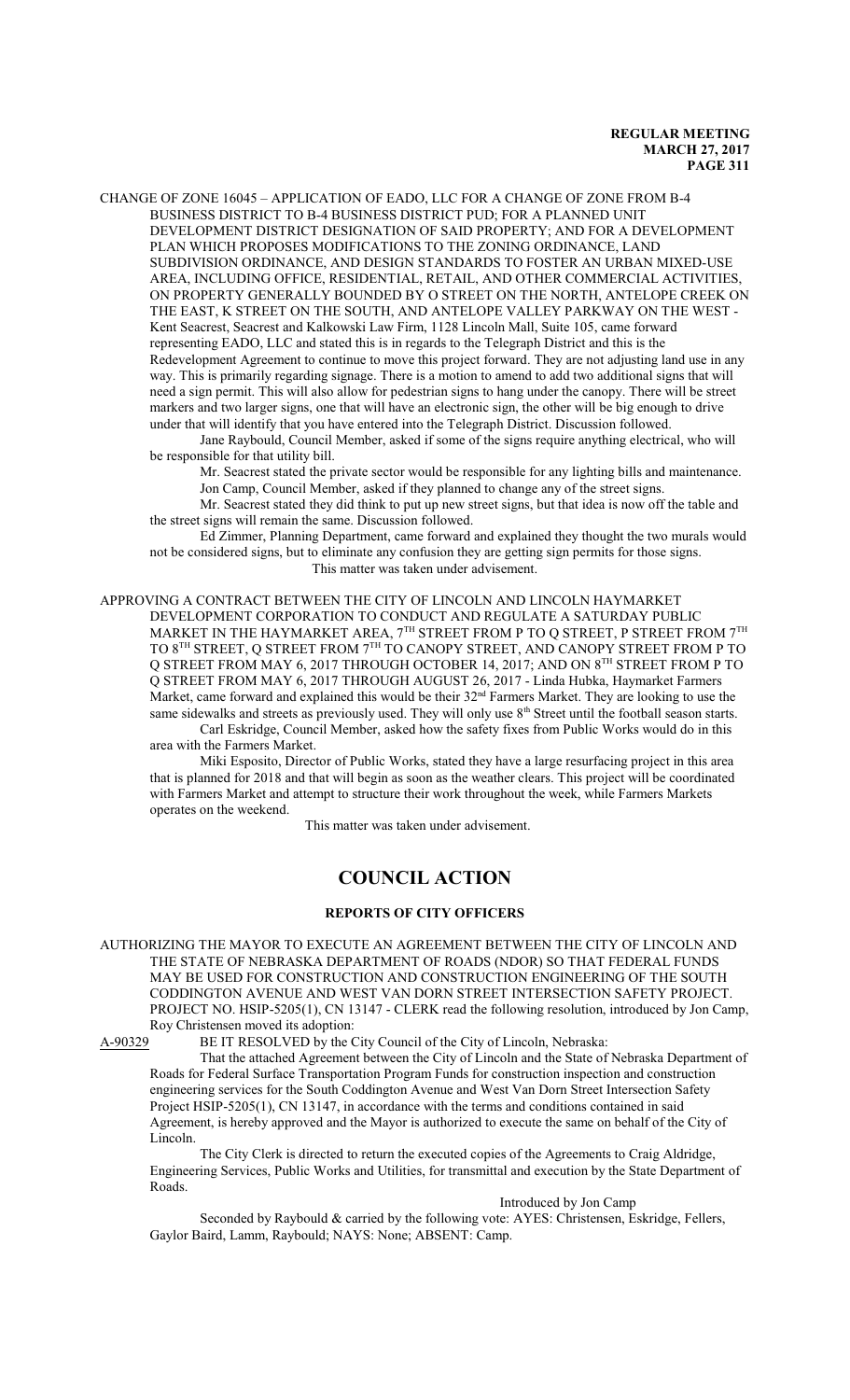APPROVING AN EXTENSION OF MEMORANDUM OF UNDERSTANDING BETWEEN THE STATE OF NEBRASKA DEPARTMENT OF MOTOR VEHICLES AND THE CITY OF LINCOLN POLICE DEPARTMENT FOR THE USE OF DMV FACIAL RECOGNITION SYSTEM FOR A FOUR YEAR PERIOD - CLERK read the following resolution, introduced by Jon Camp, Roy Christensen moved its adoption:<br>A-90330 I

BE IT RESOLVED by the City Council of the City of Lincoln, Nebraska:

That Extension 1 to the Memorandum of Understanding between the City of Lincoln, on behalf of the Lincoln Police Department, and the Nebraska Department of Motor Vehicles for the use of the Department of Motor Vehicles' Facial Recognition System for a four-year term, upon the terms and conditions set forth in said Extension 1 to the Memorandum of Understanding, a copy of which is attached hereto marked as Attachment "A" and made a part hereof by reference, is hereby accepted and approved and the Mayor is authorized to execute said Memorandum of Understanding on behalf of the City.

The City Clerk is directed to send an executed copy of Extension 1 to the Memorandum of Understanding to Tonya Peters, Lincoln Police Department, for transmittal to the Nebraska Department of Motor Vehicles.

Introduced by Jon Camp

Seconded by Raybould & carried by the following vote: AYES: Christensen, Eskridge, Fellers, Gaylor Baird, Lamm, Raybould; NAYS: None; ABSENT: Camp.

CLERK'S LETTER AND MAYOR'S APPROVAL OF RESOLUTION AND ORDINANCES PASSED BY CITY COUNCIL ON MARCH 13, 2017 - CLERK presented said report which was placed on file in the Office of the City Clerk. **(27-1)**

# **PETITIONS & COMMUNICATIONS**

- SETTING THE HEARING DATE OF MONDAY, APRIL 10, 2017 AT 3:00 P.M. ON THE APPLICATION OF CASEY'S RETAIL COMPANY INC DBA CASEY'S GENERAL STORE #2745 FOR A CLASS D LIQUOR LICENSE AT 2243 N. COTNER BLVD - CLERK read the following resolution, introduced by Roy Christensen, who moved its adoption:<br>A-90331 BE IT RESOLVED by the City C
- BE IT RESOLVED by the City Council, of the City of Lincoln, that a hearing date is hereby set for Monday, April 10, 2017, at 3:00 p.m. or as soon thereafter as possible in the City Council Chambers, County-City Building, 555 S. 10th St., Lincoln, NE for the Application of Casey's Retail Company Inc dba Casey's General Store #2745 for a Class D Liquor License at 2243 N. Cotner Blvd.
	- If the Police Dept. is unable to complete the investigation by said time, a new hearing date will be set.

Introduced by Roy Christensen

Seconded by Lamm & carried by the following vote: AYES: Camp, Christensen, Eskridge, Fellers, Gaylor Baird, Lamm, Raybould; NAYS: None.

SETTING THE HEARING DATE OF MONDAY, APRIL 10, 2017 AT 3:00 P.M. ON THE APPLICATION OF CASEY'S RETAIL COMPANY INC DBA CASEY'S GENERAL STORE #2749 FOR A CLASS D LIQUOR LICENSE AT 5500 SUPERIOR STREET - CLERK read the following resolution, introduced by Roy Christensen, who moved its adoption:

A-90332 BE IT RESOLVED by the City Council, of the City of Lincoln, that a hearing date is hereby set for Monday, April 10, 2017, at 3:00 p.m. or as soon thereafter as possible in the City Council Chambers, County-City Building, 555 S. 10th St., Lincoln, NE for the Application of Casey's Retail Company Inc dba Casey's General Store #2749 for a Class D Liquor License at 5500 Superior Street.

If the Police Dept. is unable to complete the investigation by said time, a new hearing date will be set.

# Introduced by Roy Christensen

Seconded by Lamm & carried by the following vote: AYES: Camp, Christensen, Eskridge, Fellers, Gaylor Baird, Lamm, Raybould; NAYS: None.

SETTING THE HEARING DATE OF MONDAY, APRIL 10, 2017 AT 3:00 P.M. ON THE APPLICATION OF HALFTIME SPORTS BAR AND GRILL LLC DBA HALFTIME BAR & GRILL FOR A CLASS I LIQUOR LICENSE AT 200 W. P STREET - CLERK read the following resolution, introduced by Roy Christensen, who moved its adoption:

A-90333 BE IT RESOLVED by the City Council, of the City of Lincoln, that a hearing date is hereby set for Monday, April 10, 2017, at 3:00 p.m. or as soon thereafter as possible in the City Council Chambers, County-City Building, 555 S. 10th St., Lincoln, NE for the Application of Halftime Sports Bar and Grill LLC dba Halftime Bar & Grill for a Class I Liquor License at 200 W. P Street.

If the Police Dept. is unable to complete the investigation by said time, a new hearing date will be set.

Introduced by Roy Christensen

Seconded by Lamm & carried by the following vote: AYES: Camp, Christensen, Eskridge, Fellers, Gaylor Baird, Lamm, Raybould; NAYS: None.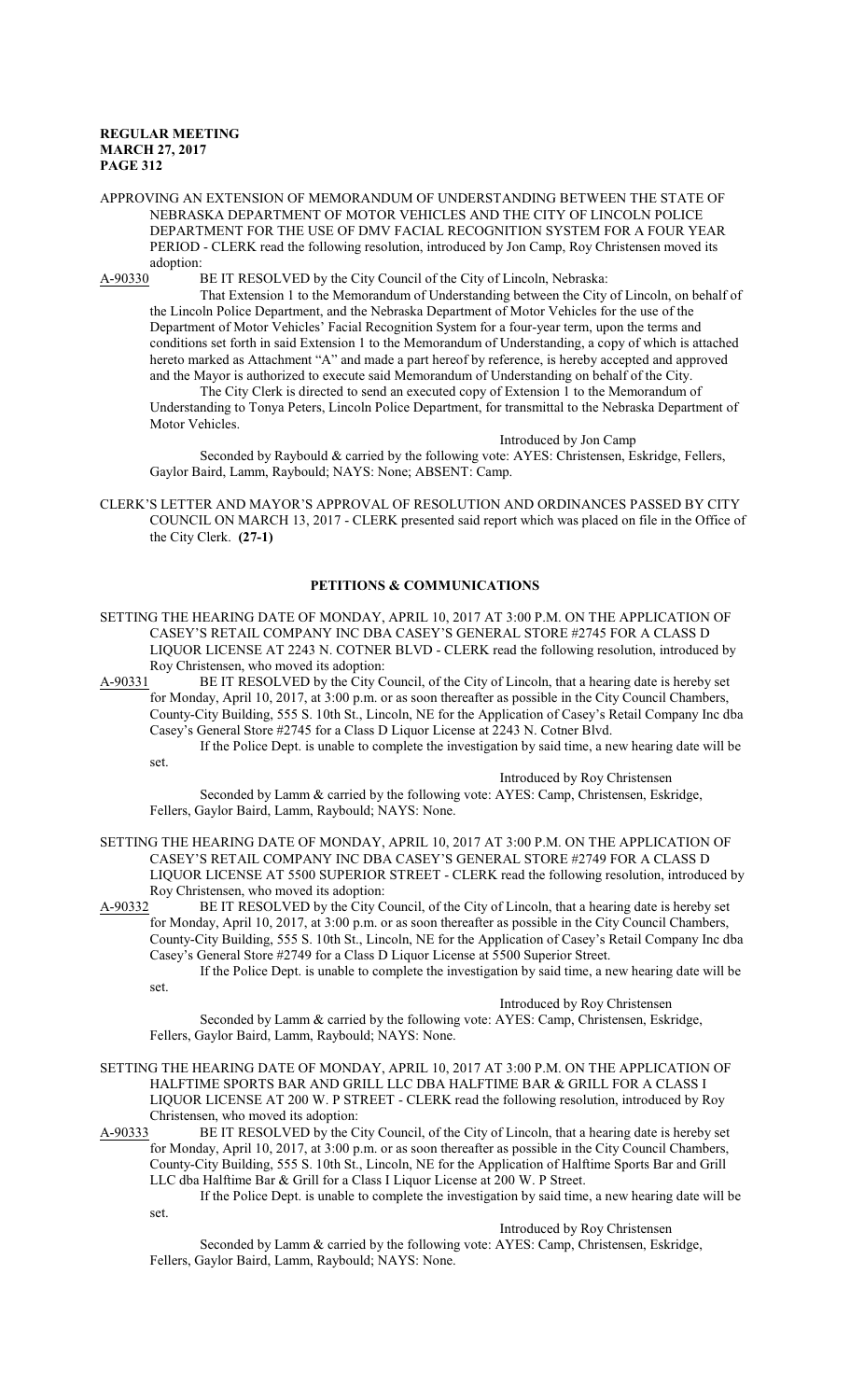SETTING THE HEARING DATE OF MONDAY, APRIL 10, 2017 AT 3:00 P.M. ON THE APPLICATION OF YUMMY CHINA INC DBA MR. HUI'S II FOR A CLASS I LIQUOR LICENSE AT 4131 PIONEER WOODS DRIVE, SUITE 102 - CLERK read the following resolution, introduced by Roy Christensen, who moved its adoption:

A-90334 BE IT RESOLVED by the City Council, of the City of Lincoln, that a hearing date is hereby set for Monday, April 10, 2017, at 3:00 p.m. or as soon thereafter as possible in the City Council Chambers, County-City Building, 555 S. 10th St., Lincoln, NE for the Application of Yummy China Inc dba Mr. Hui's II for a Class I Liquor License at 4131 Pioneer woods Drive, Suite 102.

If the Police Dept. is unable to complete the investigation by said time, a new hearing date will be set.

Introduced by Roy Christensen

Seconded by Lamm & carried by the following vote: AYES: Camp, Christensen, Eskridge, Fellers, Gaylor Baird, Lamm, Raybould; NAYS: None.

- SETTING THE HEARING DATE OF MONDAY, APRIL 10, 2017 AT 3:00 P.M. ON THE APPLICATION OF GLOBAL WARMING INC. DBA THE MILL FOR A CLASS C LIQUOR LICENSE AT 2021 TRANSFORMATION DRIVE, UNIT 3 - CLERK read the following resolution, introduced by Roy Christensen, who moved its adoption:
- A-90335 BE IT RESOLVED by the City Council, of the City of Lincoln, that a hearing date is hereby set for Monday, April 10, 2017, at 3:00 p.m. or as soon thereafter as possible in the City Council Chambers, County-City Building, 555 S. 10th St., Lincoln, NE for the Application of Global Warming Inc. dba The Mill for a Class C Liquor License at 2021 Transformation Drive, Unit 3.

If the Police Dept. is unable to complete the investigation by said time, a new hearing date will be set.

Introduced by Roy Christensen

Seconded by Lamm & carried by the following vote: AYES: Camp, Christensen, Eskridge, Fellers, Gaylor Baird, Lamm, Raybould; NAYS: None.

# **PLACED ON FILE IN THE OFFICE OF THE CITY CLERK:**

Administrative Amendment No. 17015 to Change of Zone No. 15016, Wilderness Creek PUD, approved by the Planning Director on March 15, 2017, to clarify that the zoning regulations follow the zoning designation areas identified on the plan unless otherwise noted, generally located at South 40<sup>th</sup> Street and Yankee Hill Road.

# **LIQUOR RESOLUTIONS - NONE.**

#### **PUBLIC HEARING - RESOLUTIONS**

# ACCEPTING THE REPORT OF NEW AND PENDING CLAIMS AGAINST THE CITY AND APPROVING DISPOSITION OF CLAIMS SET FORTH FOR THE PERIOD OF MARCH 1-15, 2017 - CLERK read the

following resolution, introduced by Jon Camp, who moved its adoption:<br>A-90336 BE IT RESOLVED by the City Council of the City of Lincoln, BE IT RESOLVED by the City Council of the City of Lincoln, Nebraska:

That the claims listed in the attached report, marked as Exhibit "A", dated March 1, 2017, of various new and pending tort claims filed against the City of Lincoln with the Office of the City Attorney or the Office of the City Clerk, as well as claims which have been disposed of, are hereby received as required by Neb. Rev. Stat. § 13-905 (Reissue 1997). The dispositions of claims by the Office of the City Attorney, as shown by the attached report, are hereby approved:

| <b>DENIED CLAIMS</b>       |                  | <b>ALLOWED/SETTLED CLAIMS</b> |
|----------------------------|------------------|-------------------------------|
| Beth (Mary) Davidson       | \$3,400.86       | None                          |
| Annie Demby as Guardian of |                  |                               |
| Zachary Brandt             | NAS <sup>*</sup> |                               |
| * No Amount Specified      |                  |                               |

The City Attorney is hereby directed to mail to the various claimants listed herein a copy of this resolution which shows the final disposition of their claim.

Introduced by Jon Camp

Seconded by Eskridge & carried by the following vote: AYES: Camp, Christensen, Eskridge, Fellers, Gaylor Baird, Lamm, Raybould; NAYS: None.

AMENDING THE FY 2016-22 CAPITAL IMPROVEMENT PROGRAM TO CHANGE THE FUNDING SOURCE FOR THE LINCOLN POLICE DEPARTMENT CIP PROJECT #0345 – LPD GARAGE-MAINTENANCE & REPAIR FACILITY TO CHANGE THE AMOUNT, FUNDING SOURCES, AND APPROPRIATED FUNDS IN 2016-17 - CLERK read the following resolution, introduced by Jon Camp, who moved its adoption:<br>A-90337 WHEREAS, the

WHEREAS, the Project  $\#0345$  LPD Garage-Maintenance & Repair Facility has been previously established as a capital improvement project within the Capital Improvement Program adopted by Resolution A-89947; and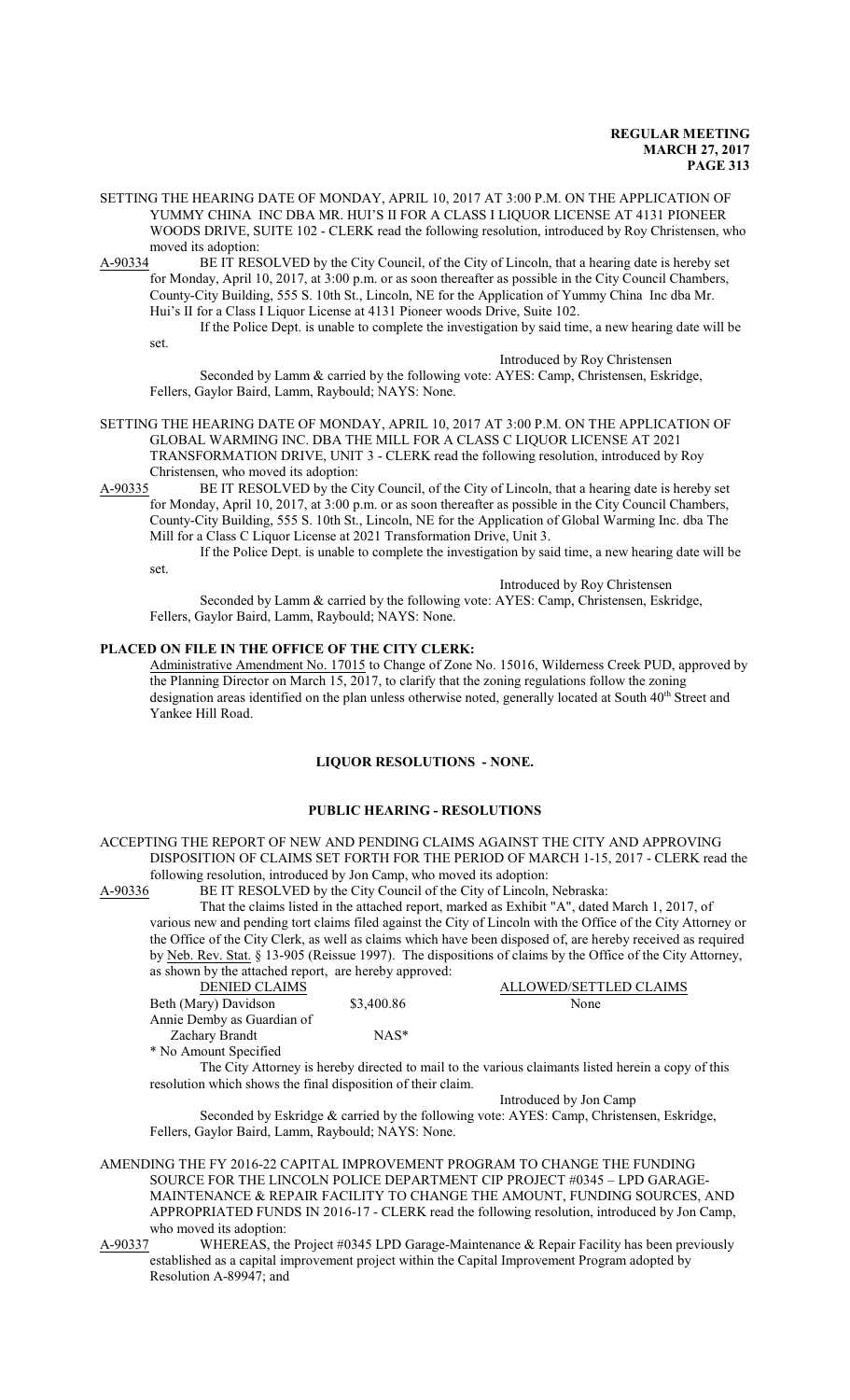WHEREAS, it is necessary to amend the 2016-22 Capital Improvement Project to change the funding source for the Project #0345 LPD Garage-Maintenance & Repair Facility to change the amount, funding sources, and to appropriate funds in 2016-17.

NOW, THEREFORE, BE IT RESOLVED by the City Council of the City of Lincoln, Nebraska:

1. That the City Council hereby amends Project #0345 LPD Garage-Maintenance & Repair Facility of the 2016-22 Capital Improvement Program to delete proposed General Obligation Bond funding of \$17,970,800 in 2021-22.

2. That the City Council hereby amends Project #0345 LPD Garage-Maintenance & Repair Facility of the 2016-22 Capital Improvement Program to appropriate \$1,250,000 of Police Garage Fund balance (04025.9237) and \$750,000 of Police Department General Fund (0401b.9237 from reappropriated funds) in 2016-17 for land acquisition and Phase I – Construction/Renovation and Phase II – Planning/Construction for the LPD Garage-Maintenance & Repair Facility (404105).

3. That the City Council hereby amends Project #0345 LPD Garage-Maintenance & Repair Facility of the 2016-22 Capital Improvement Program to add \$2,047,000 in 2020-21 for Phase II -Planning/Construction. Phase II – Planning/Construction is projected to be funded by \$1,000,000 Police Garage Fund balance (estimated to be reimbursement from Advanced Land Acquisition Fund for the initial purchase when the existing Police Garage real estate is sold) and \$1,047,000 General Fund dollars from Police Department reappropriated funds allocated to the project over 5 years.

4. That the Finance Director is directed to make the necessary adjustments in the 2016-18 biennial budget to appropriate funds to the LPD Garage-Maintenance & Repair Facility (404105) as shown on ATTACHMENT A.

Introduced by Jon Camp

Seconded by Eskridge & carried by the following vote: AYES: Camp, Christensen, Eskridge, Fellers, Gaylor Baird, Lamm, Raybould; NAYS: None.

APPROVING A TRANSFER OF APPROPRIATIONS IN THE AMOUNT OF \$1,170,295 FROM FUTURE LABOR SETTLEMENTS TO 0182 ROADWAY AND BRIDGE REHABILITATION TO COVER A PORTION OF THE PROJECTED COST OF THE  $84^{\text{TH}}$  & HAVELOCK INTERSECTION IMPROVEMENTS - CLERK read the following resolution, introduced by Cyndi Lamm, who moved its adoption:<br>A-90338 I

BE IT RESOLVED by the City Council of the City of Lincoln, Nebraska:

That a transfer of appropriations in the amount of \$1,170,295.00 from General Expense/Future Labor Settlements to 0182 Roadway and Bridge Rehabilitation/Cash Transfers to cover a portion of the projected cost of the 84th & Havelock Intersection Improvements, is hereby approved and the Finance Director is authorized to make such transfer upon passage of this resolution.

Introduced by Cyndi Lamm

Seconded by Fellers & carried by the following vote: AYES: Eskridge, Fellers, Gaylor Baird, Lamm, Raybould; NAYS: Camp, Christensen.

COMP. PLAN CONFORMANCE 17003 – APPROVING AN AMENDMENT TO THE WEST O REDEVELOPMENT PLAN TO ADD THE "NATURE'S VARIETY REDEVELOPMENT PROJECT" TO REMOVE BLIGHT AND SUBSTANDARD CONDITIONS AND STRENGTHEN THE BUSINESS COMMUNITY IN THE WEST O STREET AREA THROUGH THE REDEVELOPMENT OF THREE UNDERDEVELOPED PARCELS THROUGH THE CONSTRUCTION OF AN APPROXIMATELY 24,000 SQUARE FOOT FREEZE-DRYING FACILITY AND DEVELOPMENT OF A PROCESSING CENTER AND A FROZEN STORAGE FACILITY, ON PROPERTY GENERALLY LOCATED AT 3203 WEST VIEW AVENUE AND 235, 301, 311, 321, AND 333 SOUTHWEST 32<sup>ND</sup> STREET - CLERK read the following resolution, introduced by Jon Camp, who moved its adoption:

A-90339 WHEREAS, the City Council has previously adopted the West O Street Redevelopment Plan (hereinafter the "Plan")¬ including plans for various redevelopment projects within the Redevelopment Plan area in accordance with the requirements and procedures of the Nebraska Community Development Law; and now desires to modify said plan by establishing the "Nature's Variety Redevelopment Project" to remove blight and substandard conditions and strengthen the business community in the West O Street area through the redevelopment of three underdeveloped parcels through the construction of an approximately 24,000 square foot freeze-drying facility and development of a processing center and a frozen storage facility, on property generally located at 3203 West View Avenue and 235, 301, 311, 321, and 333 Southwest 32nd Street; and

WHEREAS, the Director of the Urban Development Department has filed with the City Clerk modifications to the Redevelopment Plan contained in the document entitled the "Amendment to the West O Street Redevelopment Plan, Nature's Variety Redevelopment Project" which is attached hereto, marked as Attachment "A", and made a part hereof by reference, and has reviewed said plan and has found that it meets the conditions set forth in Neb. Rev. Stat. § 18-2111 and § 18-2113 (Reissue 2012); and

WHEREAS, on February 17, 2017, a notice of public hearing was mailed postage prepaid to the president or chairperson of the governing body of each county, school district, community college, educational service unit, and natural resource district in which the real property subject to such plan is located and whose property tax receipts would be directly affected and to all registered neighborhood associations located in whole or in part within one mile radius of the area to be redeveloped setting forth the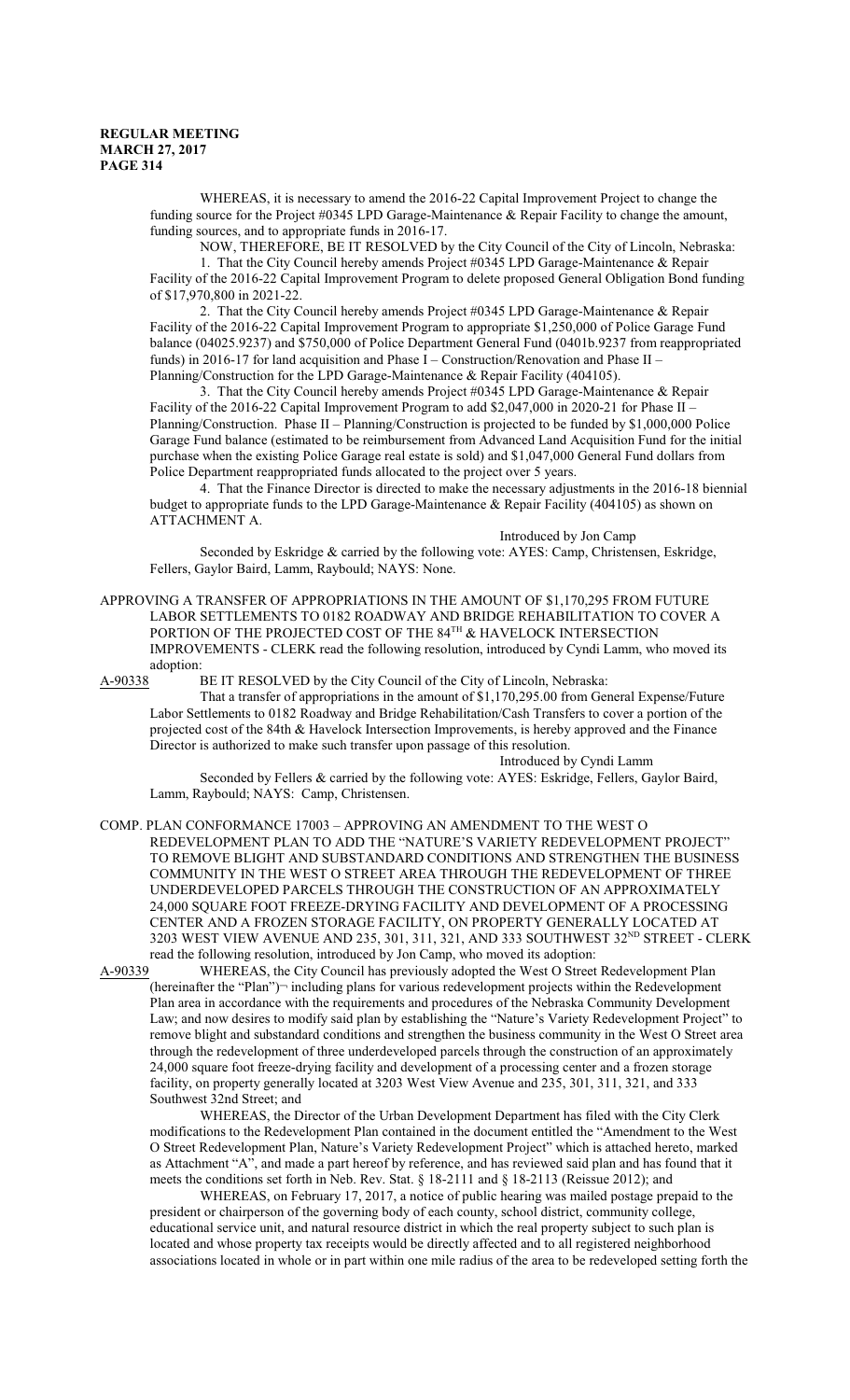time, date, place, and purpose of the public hearing to be held on March 1, 2017 before the Lincoln City - Lancaster County Planning Commission regarding the proposed amendments to the Redevelopment Plan to add the Nature's Variety Redevelopment Project, a copy of said notice and list of said governing bodies and registered neighborhood associations having been attached hereto as Attachment "B" and "C" respectively; and

WHEREAS, the proposed Amendments to the West O Street Redevelopment Plan to add the Nature's Variety Redevelopment Project were submitted to the Lincoln-Lancaster County Planning Commission for review and recommendations, and, on March 1, 2017, the Lincoln-Lancaster County Planning Commission held a public hearing relating to the Plan Amendments and found the Plan Amendments to be in conformance with the Comprehensive Plan and recommended approval thereof; and

WHEREAS, on March 10, 2017, a notice of public hearing was mailed postage prepaid to the foregoing list of governing bodies and registered neighborhood associations setting forth the time, date, place, and purpose of the public hearing before the City Council to be held on March 27, 2017 regarding the proposed amendments to the Redevelopment Plan to add the Nature's Variety Redevelopment Project, a copy of said notice having been attached hereto as Attachment "D"; and

WHEREAS, on March 10, 2017 and March 17, 2017, a Notice of Public Hearing was published in the Lincoln Journal Star newspaper, setting the time, date, place, and purpose of the public hearing to be held on March 27, 2017 regarding the proposed amendments to the West O Street Redevelopment Plan and to add the Nature's Variety Redevelopment Project, a copy of such notice having been attached hereto and marked as Attachment "E"; and

WHEREAS, on March 27, 2017 in the City Council chambers of the County-City Building, 555 South 10th Street, Lincoln, Nebraska, the City Council held a public hearing relating to the proposed modifications to the Redevelopment Plan and all interested parties were afforded at such public hearing a reasonable opportunity to express their views respecting said proposed modifications to the redevelopment plan; and

WHEREAS, the City Council has duly considered all statements made and materials submitted relating to said proposed modifications to the redevelopment plan.

NOW, THEREFORE, IT IS FOUND AND DETERMINED by the City Council of the City of Lincoln, Nebraska as follows:

1. That the Nature's Variety Redevelopment Project is described in sufficient detail and is designed with the general purpose of accomplishing a coordinated, adjusted, and harmonious development of the City and its environs which will promote the general health, safety, and welfare; the sound design and arrangement; the wise and efficient expenditure of public funds; and the prevention of the recurrence of unsanitary or unsafe dwelling accommodations or conditions of blight.

2. That incorporating the Nature's Variety Redevelopment Project into the West O Street Redevelopment Plan is feasible and in conformity with the general plan for the development of the City of Lincoln as a whole and said Plan is in conformity with the legislative declarations and determinations set forth in the Community Development Law.

3. That the Nature's Variety Redevelopment Project would not be economically feasible without the use of tax-increment financing.

4. That the improvements to be implemented by the Nature's Variety Redevelopment Project would not occur in the community redevelopment area without the use of tax-increment financing.

5. That the costs and benefits of the redevelopment activities, including costs and benefits to other affected political subdivisions, the economy of the community, and the demand for public and private services have been analyzed by the City Council as the governing body for the City of Lincoln and have been found to be in the long-term best interest of the City of Lincoln.

NOW, THEREFORE, BE IT RESOLVED by the City Council of the City of Lincoln, Nebraska:

1. That the document attached hereto as Attachment "A" adding the Nature's Variety Redevelopment Project to the West O Street Redevelopment Plan, is hereby accepted and approved by the City Council as the governing body for the City of Lincoln.

2. That the Urban Development Director, or his authorized representative, is hereby authorized and directed to take all steps necessary to implement the provisions of said Redevelopment Plan as they relate to the above-described modifications.<br>3. That the Nature's Variety Redeve

3. That the Nature's Variety Redevelopment Project Area as described and depicted in the Plan Amendment is the Redevelopment Project Area comprising the property to be included in the area subject to the tax increment provision authorized in the Nebraska Community Development Law.

4. That the Finance Director is hereby authorized and directed to cause to be drafted and submitted to the City Council any appropriate ordinances and documents needed for the authorization to provide necessary funds including Community Improvement Financing in accordance with the Community Development Law to finance related necessary and appropriate public acquisitions, improvements, and other activities set forth in said Plan Amendment to the West O Street Redevelopment Plan. Introduced by Jon Camp

Seconded by Christensen & carried by the following vote: AYES: Camp, Christensen, Eskridge, Fellers, Gaylor Baird, Lamm, Raybould; NAYS: None.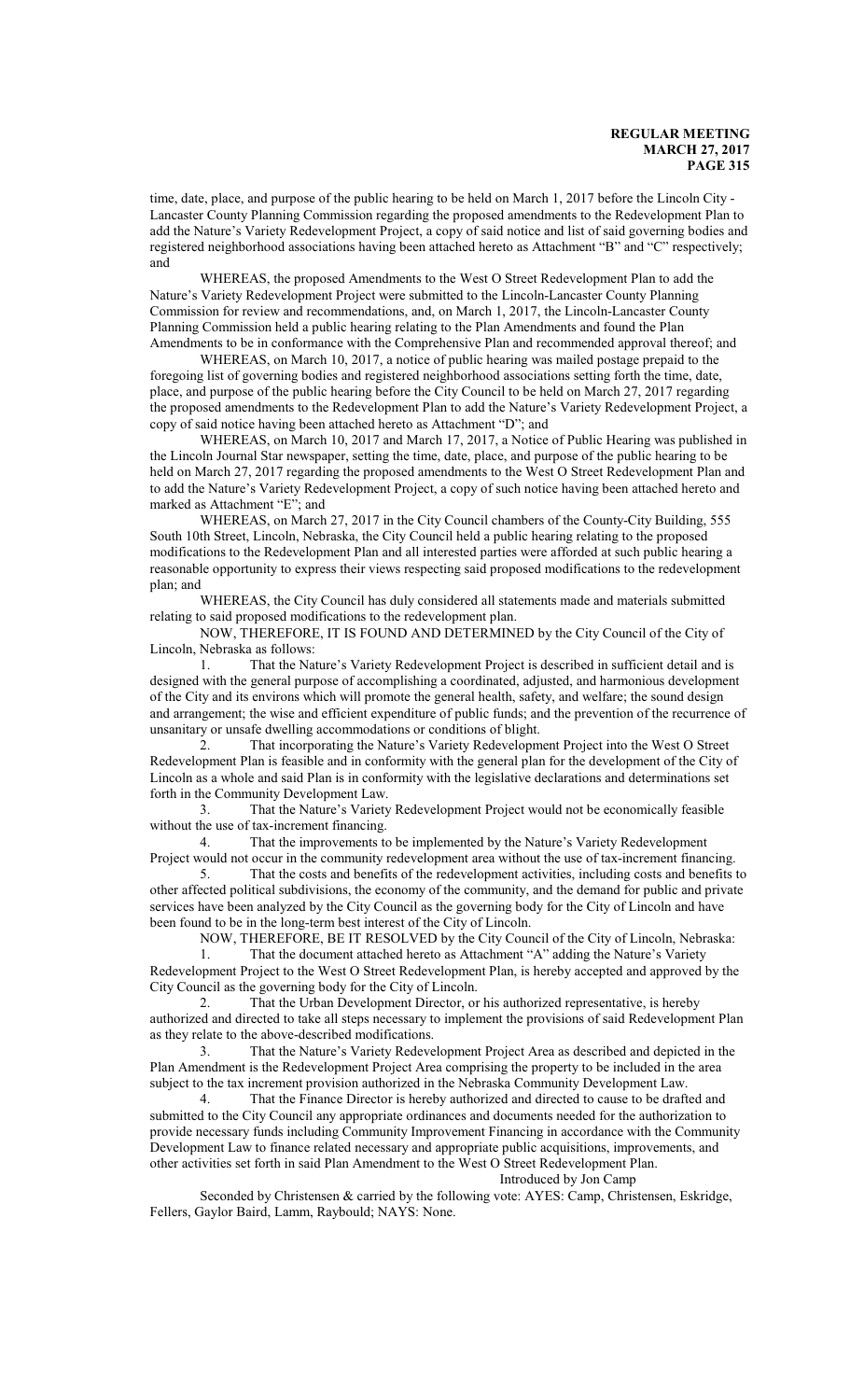# PUBLIC HEARING ORDINANCES - 2<sup>ND</sup> READING & RELATED RESOLUTIONS - NONE.

- APPROVING A MASTER LEASE AGREEMENT BETWEEN THE CITY OF LINCOLN AND MOBILITIE, LLC FOR THE PURPOSE OF INSTALLING, MAINTAINING, AND OPERATING COMMUNICATIONS EQUIPMENT ON CERTAIN CITY OF LINCOLN PROPERTIES, UTILITY POLES, AND/OR FACILITIES - CLERK read an ordinance, introduced by Jon Camp, accepting and approving the Master Lease Agreement between the City of Lincoln and Mobilitie, LLC for the purpose of installing, maintaining, and operating communications equipment on certain City of Lincoln properties, utility poles, and/or facilities, the second time.
- CHANGE OF ZONE 16045 APPLICATION OF EADO, LLC FOR A CHANGE OF ZONE FROM B-4 BUSINESS DISTRICT TO B-4 BUSINESS DISTRICT PUD; FOR A PLANNED UNIT DEVELOPMENT DISTRICT DESIGNATION OF SAID PROPERTY; AND FOR A DEVELOPMENT PLAN WHICH PROPOSES MODIFICATIONS TO THE ZONING ORDINANCE, LAND SUBDIVISION ORDINANCE, AND DESIGN STANDARDS TO FOSTER AN URBAN MIXED-USE AREA, INCLUDING OFFICE, RESIDENTIAL, RETAIL, AND OTHER COMMERCIAL ACTIVITIES, ON PROPERTY GENERALLY BOUNDED BY O STREET ON THE NORTH, ANTELOPE CREEK ON THE EAST, K STREET ON THE SOUTH, AND ANTELOPE VALLEY PARKWAY ON THE WEST - CLERK read an ordinance, introduced by Jon Camp, repealing Ordinance No. 19988 (COZ 13026) designating Lots 1 and 2, Block 7 and Outlot I, Antelope Valley 2nd Addition as a Planned Unit Development District and approving the 21st & N Planned Unit Development, and amending the Lincoln Zoning District Maps attached to and made a part of Title 27 of the Lincoln Municipal Code, as provided by Section 27.05.020 of the Lincoln Municipal Code, by changing the boundaries of the districts established and shown thereon, the second time.
- APPROVING A CONTRACT BETWEEN THE CITY OF LINCOLN AND LINCOLN HAYMARKET DEVELOPMENT CORPORATION TO CONDUCT AND REGULATE A SATURDAY PUBLIC MARKET IN THE HAYMARKET AREA,  $7^{\rm TH}$  STREET FROM P TO Q STREET, P STREET FROM  $7^{\rm TH}$ TO 8TH STREET, Q STREET FROM 7<sup>th</sup> TO CANOPY STREET, AND CANOPY STREET FROM P TO Q STREET FROM MAY 6, 2017 THROUGH OCTOBER 14, 2017; AND ON 8TH STREET FROM P TO Q STREET FROM MAY 6, 2017 THROUGH AUGUST 26, 2017 - CLERK read an ordinance, introduced by Jon Camp, accepting and approving the Contract between the City of Lincoln, Nebraska, a municipal corporation, and the Lincoln Haymarket Development Corporation for establishment and regulation of a Saturday public market in the Haymarket area, 7th Street from P to Q Streets; P Street from 7th to 8th Streets; Q Street from 7th to Canopy Streets; and Canopy Street from P to Q Streets; from May 6, 2017 through October 14, 2017, and on  $8<sup>th</sup>$  Street from P to Q Street from May 6, 2017 through August 26, 2017, and authorizing the Mayor to sign such Contract on behalf of the City, the second time.

# **ORDINANCES - 3RD READING & RELATED RESOLUTIONS**

COMP. PLAN CONFORMANCE 17002 – DECLARING APPROXIMATELY 1,200 SQUARE FEET OF PROPERTY GENERALLY LOCATED AT 2201 SOUTH 17<sup>th</sup> STREET AS SURPLUS PROPERTY -CLERK read an ordinance, introduced by Trent Fellers, declaring approximately 1,200 square feet of City owned property generally located at 2201 South 17<sup>th</sup> Street as surplus, the third time.

FELLERS Moved to pass ordinance as read.

- Seconded by Raybould & carried by the following vote: AYES: Camp, Christensen, Eskridge, Fellers, Gaylor Baird, Lamm, Raybould; NAYS: None.
	- The ordinance, being numbered #**20465**, is recorded in Ordinance Book 32.
- APPROVING A PURCHASE AGREEMENT BETWEEN THE CITY OF LINCOLN AND RASHEED BADEER AND MEDIA KAJAN FOR THE SALE OF CITY OWNED PROPERTY GENERALLY LOCATED AT 623 SOUTH 19<sup>TH</sup> STREET - CLERK read an ordinance, introduced by Trent Fellers, authorizing the sale of City owned property generally located at 623 South 19th Street, Lincoln, Nebraska, and approving the Purchase Agreement for the sale of said property between the City of Lincoln and Rasheed Badeer and Media Kajan, the third time.

- FELLERS Moved to pass ordinance as read.
	- Seconded by Raybould & carried by the following vote: AYES: Camp, Christensen, Eskridge, Fellers, Gaylor Baird, Lamm, Raybould; NAYS: None.

The ordinance, being numbered #**20466**, is recorded in Ordinance Book 32.

AMENDING CHAPTER 3.06 OF THE LINCOLN MUNICIPAL CODE RELATING TO THE FORMULATION AND SUBMITTAL OF THE BIENNIAL BUDGET BY AMENDING SECTION 3.06.020 TO CHANGE THE DATE BY WHICH THE MAYOR'S RECOMMENDED BIENNIAL BUDGET MUST BE SUBMITTED TO THE CITY COUNCIL TO JUNE  $15^{\text{\tiny{TH}}}$  AND REPEALING SECTION 3.06.020 OF THE LINCOLN MUNICIPAL CODE AS HITHERTO EXISTING - CLERK read an ordinance, introduced by Leirion Gaylor Baird, amending Chapter 3.06 of the Lincoln Municipal Code relating to the Formulation and Submittal of the Biennial Budget by amending Section 3.06.020 to amend the date by which the Mayor's recommended biennial budget must be submitted to the City Council to June 15th and repealing Section 3.06.020 of the Lincoln Municipal Code as hitherto existing, the third time.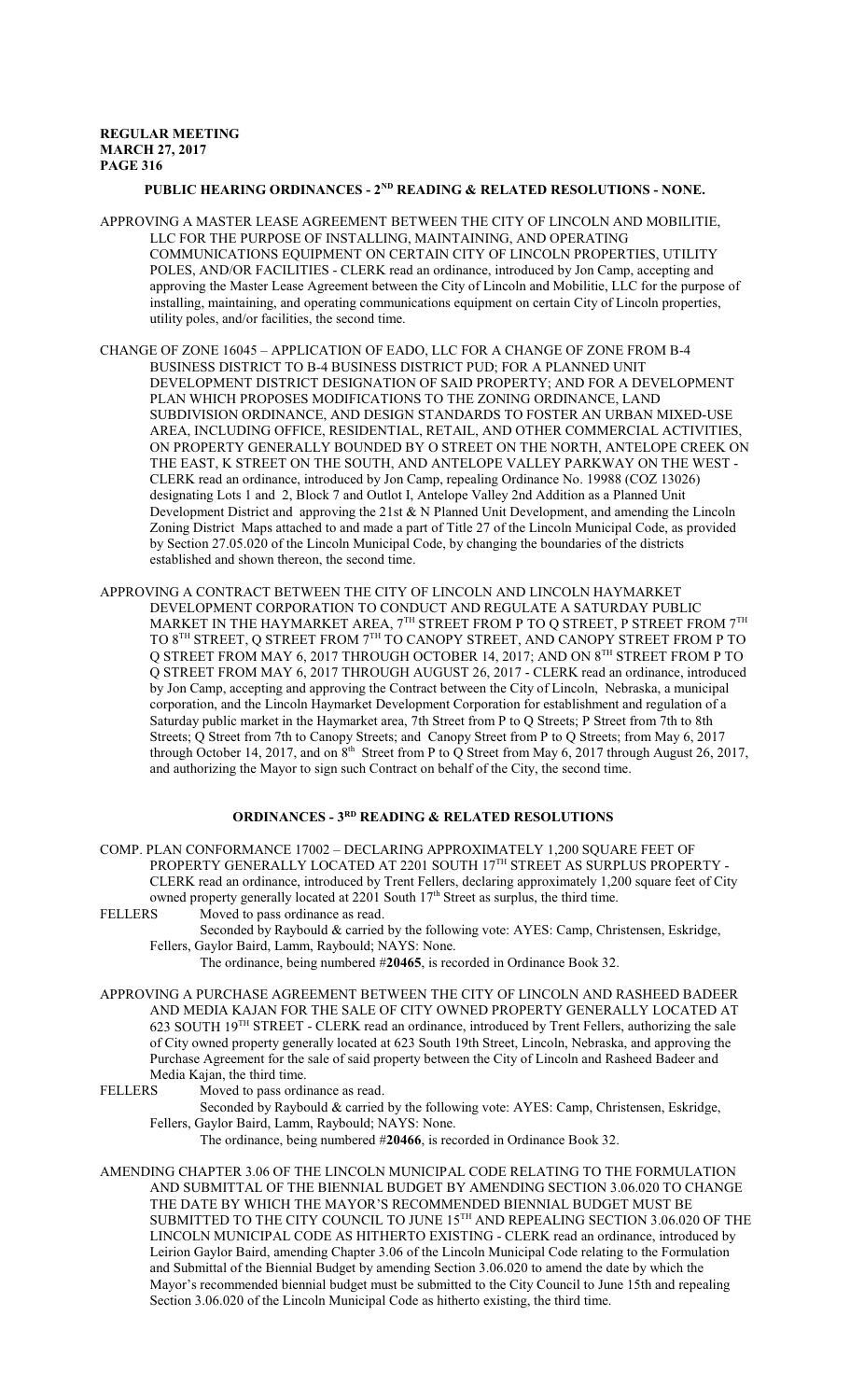FELLERS Moved to pass ordinance as read.

Seconded by Christensen & carried by the following vote: AYES: Camp, Christensen, Eskridge, Fellers, Gaylor Baird, Lamm, Raybould; NAYS: None.

The ordinance, being numbered #**20467**, is recorded in Ordinance Book 32.

A RESOLUTION ESTABLISHING THE TIMELINE FOR THE PREPARATION AND APPROVAL OF THE CITY'S BIENNIAL BUDGET. (RELATED ITEMS: 17-16, 17R-36) - CLERK read the following

resolution, introduced by Leirion Gaylor Baird, Trent Fellers moved its adoption:<br>A-90340 A RESOLUTION regarding the timeline for the preparation and approva A-RESOLUTION regarding the timeline for the preparation and approval of the City's biennial budget.

WHEREAS, the City Council is a full and equal partner in the creation and adoption of the City's budget, and

WHEREAS the City Council needs adequate time prior to the release of the Mayor's budget to review and analyze the fiscal circumstances of the City and its departments, as well as anticipated changes from the current biennium to the upcoming biennial budget;

WHEREAS, the City Council believes a longer period between the announcement of the Mayor's recommended budget and Council action will give members of the public more time to review the budget and offer their input,

WHEREAS, the City Council recognizes that an additional year-end transfer and clean-up resolution will be necessary closer to the end of the fiscal year to account for more timely and accurate fiscal year-end budget estimates and information.

NOW, THEREFORE, BE IT RESOLVED by the City Council of the City of Lincoln, Nebraska that the City Council makes the following changes to the biennial budget process:

1) The overall schedule for the biennial budget process will be as shown in the attached Schedule A. The dates in future biennial cycles may be modified slightly to align better with future calendars or to comply with legal requirements.

2) Mid-year budget briefings will be held annually beginning in the third week of January and ending by the last week in February, as shown in the attached Schedule B. The dates in future years may be modified slightly to align better with future calendars.

3) That department budget hearings before the Council will begin during the week following the release of the Mayor's budget.

4) That all Council members shall submit their proposed changes to the Mayor's recommended budget to the entire Council and the public according to Schedule A.

Introduced by Leirion Gaylor Baird

Seconded by Christensen & carried by the following vote: AYES: Camp, Christensen, Eskridge, Fellers, Gaylor Baird, Lamm, Raybould; NAYS: None.

COMP. PLAN CONFORMANCE 16010 – DECLARING APPROXIMATELY 4,525 SQUARE FEET OF PROPERTY GENERALLY LOCATED ADJACENT TO 710 HILL STREET IN STANDING BEAR PARK AS SURPLUS PROPERTY (RELATED ITEMS: 17-29, 17-34) - CLERK read an ordinance, introduced by Trent Fellers, declaring approximately 4,123.35 square feet of City owned property generally located adjacent to 710 Hill Street in Standing Bear Park as surplus, the third time.<br>FELLERS Moved to pass ordinance as read.

Moved to pass ordinance as read.

Seconded by Christensen & carried by the following vote: AYES: Camp, Christensen, Eskridge, Fellers, Gaylor Baird, Lamm, Raybould; NAYS: None.

The ordinance, being numbered #**20468**, is recorded in Ordinance Book 32.

APPROVING A PROPERTY PURCHASE AND SALE AGREEMENT FOR THE SALE OF APPROXIMATELY 4,123.35 SQUARE FEET IN THE SOUTHEAST CORNER OF STANDING BEAR PARK TO LINCOLN PUBLIC SCHOOLS FOR CIRCULATION ASSOCIATED WITH OPERATION OF A FOOD DISTRIBUTION CENTER ON THE ABUTTING LPS PROPERTY (RELATED ITEMS: 17-29, 17-34) - CLERK read an ordinance, introduced by Trent Fellers, authorizing the sale of real property consisting of approximately 4,123.35 square feet in the southeast corner of Standing Bear Park adjacent to 710 Hill Street, Lincoln, Lancaster County, Nebraska., the third time.<br>FELLERS Moved to pass ordinance as read.

Moved to pass ordinance as read.

Seconded by Christensen & carried by the following vote: AYES: Camp, Christensen, Eskridge, Fellers, Gaylor Baird, Lamm, Raybould; NAYS: None.

The ordinance, being numbered #**20469**, is recorded in Ordinance Book 32.

CHANGE OF ZONE 17003 – APPLICATION OF NEW COVENANT COMMUNITY CHURCH FOR A CHANGE OF ZONE FROM AGR AGRICULTURAL RESIDENTIAL DISTRICT TO R-3 RESIDENTIAL DISTRICT AND FROM AGR AGRICULTURAL RESIDENTIAL DISTRICT TO R-T RESIDENTIAL TRANSITION DISTRICT ON PROPERTY GENERALLY LOCATED AT 6000 SOUTH 84 TH STREET (RELATED ITEMS: 17-37, 17R-78) - CLERK read an ordinance, introduced by Trent Fellers, amending the City of Lincoln Zoning District Map adopted by reference and made a part of Title 27 of the Lincoln Municipal Code, pursuant to Section 27.05.020 of the Lincoln Municipal Code, by changing the boundaries of the districts established and shown thereon, the third time.<br>FELLERS Moved to pass ordinance as read.

Moved to pass ordinance as read.

Seconded by Christensen & carried by the following vote: AYES: Camp, Christensen, Eskridge, Fellers, Gaylor Baird, Lamm, Raybould; NAYS: None.

The ordinance, being numbered #**20470**, is recorded in Ordinance Book 32.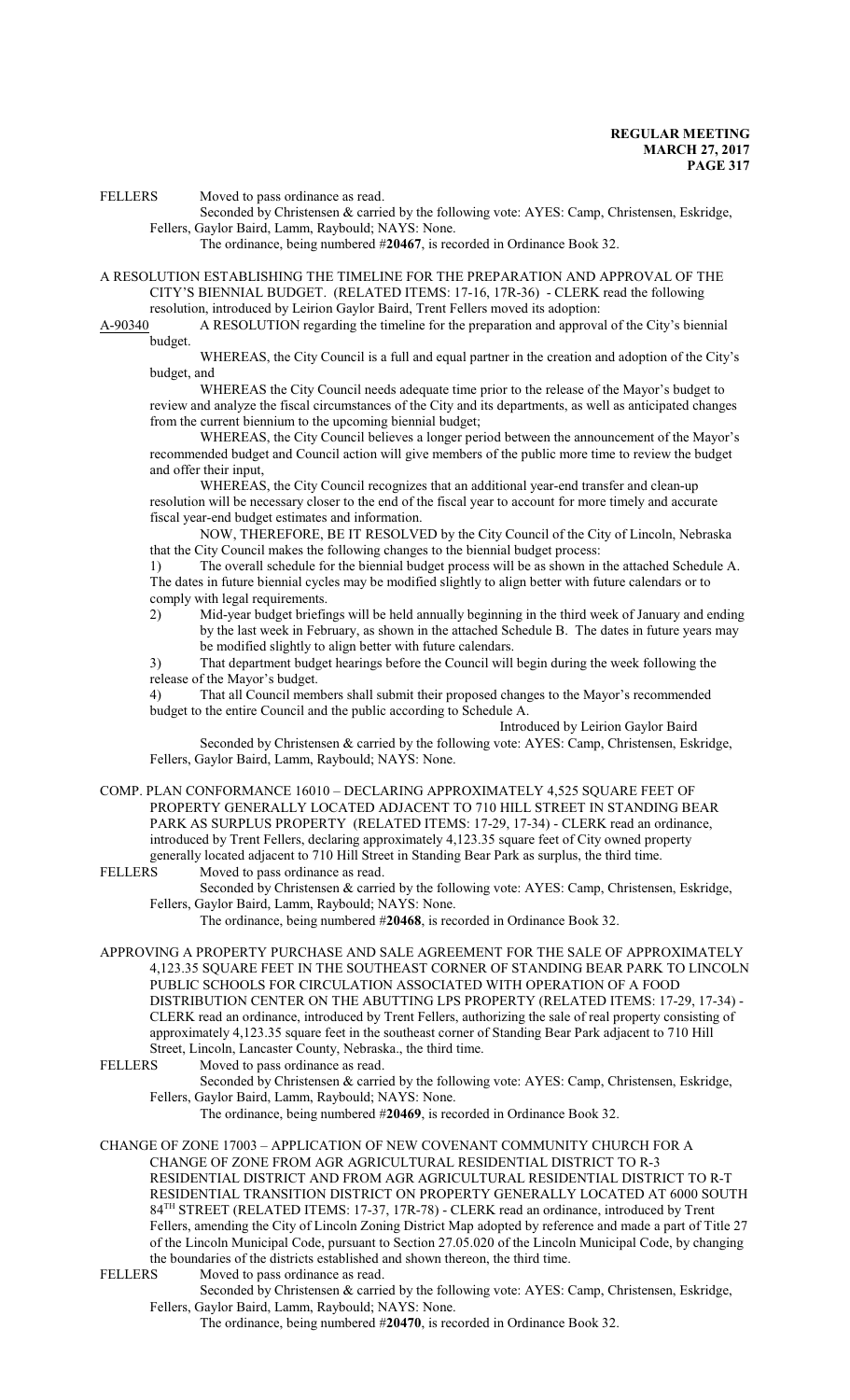APPROVING A DEVELOPMENT AND CONDITIONAL ZONING AGREEMENT BETWEEN THE CITY OF LINCOLN, NEBRASKA AND NEW COVENANT COMMUNITY CHURCH (DEVELOPER) TO PROHIBIT CERTAIN R-T DISTRICT USES WHICH SHOULD NOT BE LOCATED ON THE DEVELOPER'S PROPERTY WITHIN A PIPE LINE PLANNING AREA NEXT TO AN EXISTING NATURAL GAS LINE. (RELATED ITEMS: 17-37, 17R-78) - CLERK read the following resolution, introduced by Trent Fellers, who moved its adoption:<br>A-90341 BE IT RESOLVED by the City Council of the

BE IT RESOLVED by the City Council of the City of Lincoln, Nebraska:

That the Development and Conditional Zoning Agreement which is attached hereto marked as Exhibit "A" and made a part hereof by reference, between the City of Lincoln, Nebraska and New Covenant Community Church (Developer) to prohibit certain R-T District uses on the property generally located at South 84th Street and Foxtail Drive ("Property") which should not be located in the Pipe Line Planning Area on the Property next to an existing natural gas line, is hereby approved and the Mayor is authorized to execute the Development and Conditional Zoning Agreement on behalf of the City.

BE IT FURTHER RESOLVED that the City Clerk is directed to return one fully executed copy of this Agreement to the Planning Department for distribution to the parties.

BE IT FURTHER RESOLVED that the City Clerk is directed to record the Development and Conditional Zoning Agreement with the Register of Deeds, filing fees to be paid by the Developer. Introduced by Trent Fellers

Seconded by Christensen & carried by the following vote: AYES: Camp, Christensen, Eskridge, Fellers, Gaylor Baird, Lamm, Raybould; NAYS: None.

CHANGE OF ZONE 16042 – APPLICATION OF EMLI, LLC FOR A CHANGE OF ZONE FROM R-2 RESIDENTIAL DISTRICT TO B-3 COMMERCIAL DISTRICT ON PROPERTY GENERALLY LOCATED AT 3255 A STREET. (RELATED ITEMS: 17-38, 17R-81) - CLERK read an ordinance, introduced by Trent Fellers, amending the City of Lincoln Zoning District Map adopted by reference and made a part of Title 27 of the Lincoln Municipal Code, pursuant to Section 27.05.020 of the Lincoln Municipal Code, by changing the boundaries of the districts established and shown thereon, the third time.<br>FELLERS Moved to pass

Moved to pass ordinance as read.

Seconded by Raybould & carried by the following vote: AYES: Camp, Christensen, Eskridge, Fellers, Gaylor Baird, Lamm, Raybould; NAYS: None.

The ordinance, being numbered #**20471**, is recorded in Ordinance Book 32.

APPROVING A DEVELOPMENT AND CONDITIONAL ZONING AGREEMENT BETWEEN THE CITY OF LINCOLN, NEBRASKA AND EMLI, LLC (DEVELOPER) TO PROHIBIT THE USE OF THE PROPERTY GENERALLY LOCATED AT 3255 A STREET FOR A RANGE OF COMMERCIAL AND RETAIL USES WHICH WOULD NOT BE COMPATIBLE WITH THE SURROUNDING NEIGHBORHOOD UNDER THE PROPOSED CHANGE OF ZONE 16042. (RELATED ITEMS: 17-38, 17R-81) - CLERK read the following resolution, introduced by Trent Fellers, who moved its adoption:<br>A-90342 BE IT RESOLVED by the City Council of the City of Lincoln, Nebraska:

BE IT RESOLVED by the City Council of the City of Lincoln, Nebraska: That the Development and Conditional Zoning Agreement which is attached hereto marked as Exhibit "A" and made a part hereof by reference, between the City of Lincoln, Nebraska and EMLI, LLC (Developer) to prohibit the use of the property generally located at 3255 A Street for a range of commercial and retail uses which would not be compatible with the surrounding neighborhood under the proposed

Change of Zone No. 16042, is hereby approved and the Mayor is authorized to execute the Development and Conditional Zoning Agreement on behalf of the City.

BE IT FURTHER RESOLVED that the City Clerk is directed to return one fully executed copy of this Agreement to the Planning Department for distribution to the parties.

BE IT FURTHER RESOLVED that the City Clerk is directed to record the Development and Conditional Zoning Agreement with the Register of Deeds, filing fees to be paid by the Developer. Introduced by Trent Fellers

Seconded by Raybould & carried by the following vote: AYES: Camp, Christensen, Eskridge, Fellers, Gaylor Baird, Lamm, Raybould; NAYS: None.

ANNEXATION 17002 – AMENDING THE LINCOLN CORPORATE LIMITS MAP BY ANNEXING APPROXIMATELY 61.91 ACRES OF PROPERTY GENERALLY LOCATED AT SOUTH  $90^{\text{\tiny{TH}}}$ STREET AND A STREET. (RELATED ITEMS: 17-40, 17-41, 17R-82) - CLERK read an ordinance, introduced by Trent Fellers, annexing and including the below described land as part of the City of Lincoln, Nebraska and amending the Corporate Limits Map attached to and made a part of Ordinance No. 18208, to reflect the extension of the corporate limits boundary of the City of Lincoln, Nebraska established and shown thereon, the third time.

FELLERS Moved to pass ordinance as read.

Seconded by Christensen & carried by the following vote: AYES: Camp, Christensen, Eskridge, Fellers, Gaylor Baird, Lamm, Raybould; NAYS: None.

The ordinance, being numbered #**20472**, is recorded in Ordinance Book 32.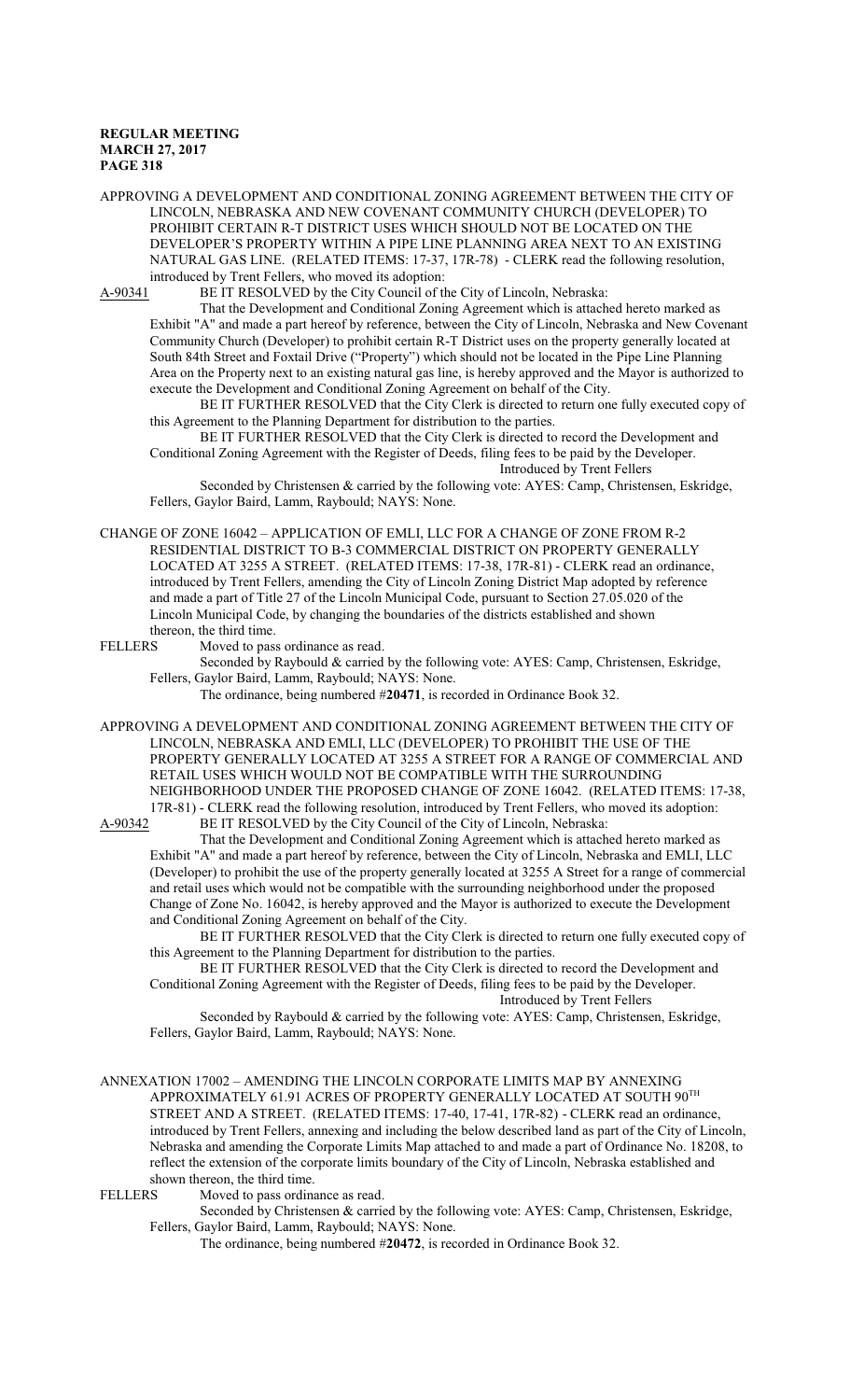CHANGE OF ZONE 17002 – APPLICATION OF JACK A. HERBERT, TRUSTEE OF THE MARIE A HERBERT TRUST, MARIE A. HERBERT, TRUSTEE OF THE JACK A. HERBERT TRUST, AND BLUE ROCK INVESTMENTS, LLC FOR A CHANGE OF ZONE FROM AG AGRICULTURAL DISTRICT TO R-3 RESIDENTIAL DISTRICT AND FROM AG AGRICULTURAL DISTRICT TO R-1 RESIDENTIAL DISTRICT ON PROPERTY GENERALLY LOCATED AT SOUTH 90<sup>th</sup> STREET AND A STREET. (RELATED ITEMS: 17-40, 17-41, 17R-82) - CLERK read an ordinance, introduced by Trent Fellers, amending the City of Lincoln Zoning District Map adopted by reference and made a part of Title 27 of the Lincoln Municipal Code, pursuant to Section 27.05.020 of the Lincoln Municipal Code, by changing the boundaries of the districts established and shown thereon, the third time.

FELLERS Moved to pass ordinance as read.

Seconded by Raybould & carried by the following vote: AYES: Camp, Christensen, Eskridge, Fellers, Gaylor Baird, Lamm, Raybould; NAYS: None.

The ordinance, being numbered #**20473**, is recorded in Ordinance Book 32.

APPROVING A CONDITIONAL ANNEXATION AND ZONING AGREEMENT AMONG JACK A. HERBERT, TRUSTEE OF THE MARIE A. HERBERT TRUST, MARIE A. HERBERT, TRUSTEE OF THE JACK A. HERBERT TRUST, BLUE ROCK INVESTMENTS, LLC, AND THE CITY OF LINCOLN REGARDING THE CONSTRUCTION OF VARIOUS PUBLIC IMPROVEMENTS NECESSITATED BY THE REQUESTED ANNEXATION OF PROPERTY GENERALLY LOCATED AT SOUTH  $90^{\mathrm{TH}}$ STREET AND A STREET. (RELATED ITEMS: 17-40, 17-41, 17R-82)- CLERK read the following resolution, introduced by Trent Fellers, who moved its adoption:<br>A-90343 BE IT RESOLVED by the City Council of the City of L

BE IT RESOLVED by the City Council of the City of Lincoln, Nebraska:

That the Conditional Annexation and Zoning Agreement which is attached hereto, marked as Attachment "A" and made a part hereof by reference, among Jack A. Herbert, Trustee of the Marie A. Herbert Trust, Marie A. Herbert, Trustee of the Jack A. Herbert Trust, Blue Rock Investments, LLC, and the City of Lincoln, relating to the construction of various public improvements necessitated by the annexation of property generally located at A Street and South 90th Street and legally described as Lot 30 Irregular Tract, located in the West Half of Section 26, Township 10 North, Range 7 East of the 6th P.M., Lincoln, Lancaster County, Nebraska; re-zoning the property from AG Agricultural District to R-3 Residential District; and approval of a preliminary plat for White Horse which includes approximately 154 single-family dwelling lots, as set out in the Agreement is hereby approved and the Mayor is authorized to execute the Conditional Annexation and Zoning Agreement on behalf of the City.

BE IT FURTHER RESOLVED that the City Clerk is directed to return the original and one fully executed copy of the Conditional Annexation and Zoning Agreement to George Wesselhoft, Planning Department, for recording with the Register of Deeds and distribution to the owners. Recording fees are to be paid in advance by the owners

BE IT FURTHER RESOLVED that the City Clerk is directed to forward a copy of this Agreement to Michaela Dugan, Impact Fee Administrator.

Introduced by Trent Fellers

Seconded by Raybould & carried by the following vote: AYES: Camp, Christensen, Eskridge, Fellers, Gaylor Baird, Lamm, Raybould; NAYS: None.

# **RESOLUTIONS - 1ST READING**

AMENDING THE LINCOLN-LANCASTER COUNTY AIR POLLUTION CONTROL REGULATIONS AND STANDARDS TO ASSURE CONSISTENCY WITH FEDERAL AND STATE AIR QUALITY REGULATIONS. (3/20/17 - INTRODUCTION DELAYED 1 WEEK TO 3/27/17)

APPROVING A CONTRACT BETWEEN THE CITY OF LINCOLN AND J&M DISPLAYS, INC. FOR INDEPENDENCE DAY FIREWORKS DISPLAY, PURSUANT TO BID NO. 16-263, FOR A TERM BEGINNING UPON EXECUTION OF THE CONTRACT THROUGH DECEMBER 1, 2017 WITH THE OPTION TO RENEW FOR ONE ADDITIONAL THREE YEAR TERM. *(CONSENT)*

APPROVING THE LABOR CONTRACT BETWEEN THE CITY OF LINCOLN AND THE LINCOLN POLICE UNION (LPU) FOR A TERM EFFECTIVE AUGUST 11, 2016 THROUGH AUGUST 31, 2019.

# **ORDINANCES - 1ST READING & RELATED RESOLUTIONS (AS REQUIRED)**

APPROVING THE  $9^{\text{\tiny{TH}}}$  AND O REDEVELOPMENT AGREEMENT BETWEEN THE CITY OF LINCOLN AND HLI DEVELOPMENT, LLC RELATING TO THE REDEVELOPMENT OF PROPERTY GENERALLY BOUNDED BY 9 $^{\rm TH}$  STREET ON THE WEST,  $10^{\rm TH}$  STREET ON THE EAST, AND O STREET ON THE NORTH. (RELATED ITEMS: 17R-98, 17R-97, 17-47, 17-48, 17-49) (ACTION DATE: 4/10/17)

AMENDING THE FY 16/17 CIP TO AUTHORIZE AND APPROPRIATE \$14,013,514 IN TIF FUNDS AND \$2,350,000 IN EEA FUNDS FOR THE 9TH AND O REDEVELOPMENT PROJECT. (RELATED ITEMS: 17R-98, 17R-97, 17-47, 17-48, 17-49) (ACTION DATE: 4/10/17)